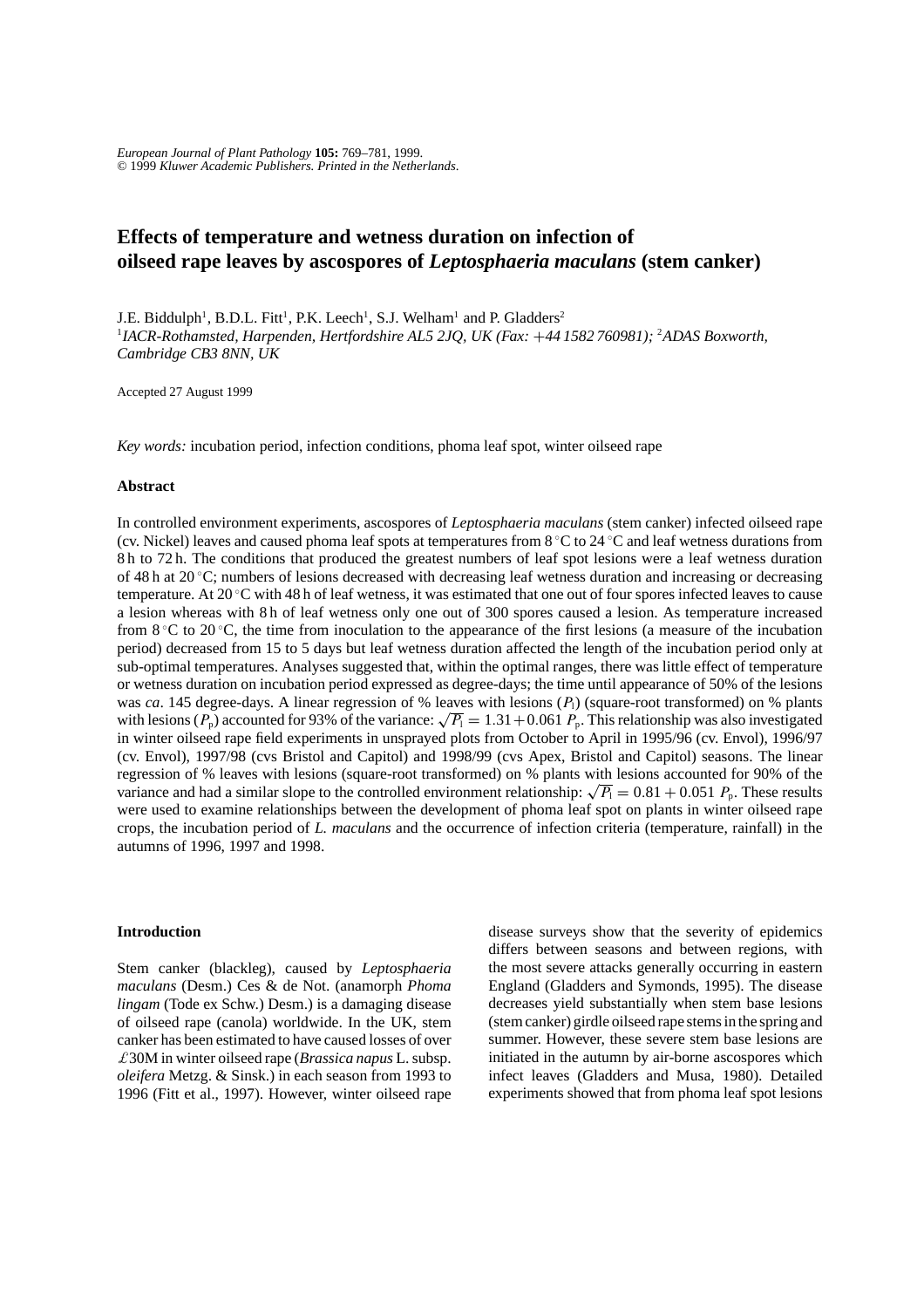on leaves the pathogen grows systemically down the petioles into stems to cause stem lesions (Hammond et al., 1985). Severe basal stem canker lesions originate from infections on leaves at the rosette stage of crop growth in the autumn, whereas lesions higher up the

stem originate from infections on later leaves. Observations of disease gradients in crops suggest that the source of ascospores in autumn is stem debris from the previous season and that the disease is monocyclic, with little or no secondary spread by splashborne conidiospores produced on primary leaf lesions during a season (Hammond and Lewis, 1986). Experiments with fungicides applied at different timings suggest that stem canker can be controlled only early in its development before the pathogen reaches the stem and therefore fungicides have frequently failed to control the disease (Gladders et al., 1998). To optimise fungicide use by predicting the occurrence of severe stem canker epidemics, there is a need to determine the conditions when ascospores of *L. maculans* can infect leaves of winter oilseed rape crops in the autumn.

Both disease surveys and observations on stem canker development in individual crops suggest that many of the differences in severity of epidemics between seasons and between sites might be attributed to differences in the occurrence of weather favourable for infection of crops by *L. maculans* ascospores, especially to differences in rainfall and temperature (Gladders and Musa, 1980; Hammond and Lewis, 1986; Gladders and Symonds, 1995). However, there has been little detailed work on the effects of temperature and wetness duration on the infection of oilseed rape leaves by ascospores of *L. maculans*. Few experiments on the stem canker pathogen have used ascospores as inoculum for infecting oilseed rape leaves. In most experiments (e.g. those of Badawy et al., 1991), conidiospores have been used to inoculate leaves, which have had to be wounded beforehand because conidiospores cannot usually infect healthy leaves (Hammond and Lewis, 1987). In some experiments, leaves have been inoculated with single ascospores (Hammond and Lewis, 1987) or with ascospore suspensions (Gladders and Musa, 1980) but infection conditions were not examined. This paper describes the effects of temperature and wetness duration on infection of oilseed rape leaves by ascospores of *L. maculans* and the subsequent development of phoma leaf spot lesions.

### **Materials and methods**

#### *Controlled environment experiments*

Five experiments were done in controlled environment cabinets. The factors tested are listed in Table 1. Two cabinets used were Fisons 600H cabinets (dimensions  $1.2 \times 0.6 \times 0.8$  m) with fluorescent lighting giving a light intensity of 240  $\mu$ E m<sup>-2</sup> s<sup>-1</sup> at plant canopy level and a relative humidity of 55–90%; the other three cabinets used were designed at Rothamsted (dimensions  $2.5 \times 1.0 \times 1.35$  m) with a light intensity of  $190 \mu E \, \text{m}^{-2} \, \text{s}^{-1}$  and 80–85% r.h. There were six pots per wetness duration treatment (experiments 2, 3, 4 and 5) or three pots per treatment (preliminary experiment 1), with each pot containing one plant. The pots for a wetness duration treatment were all placed in one seed tray  $(23 \times 36 \text{ cm})$ . The same temperatures were maintained for the wetness period and subsequent period of incubation. Seed trays (wetness duration treatment), containing either three or six pots, were arranged in completely randomised designs in each growth cabinet (temperature treatment). The series of experiments was arranged in a split plot design with cabinets at different temperatures as the main plots replicated in time (usually four replicates, experiments 2, 3, 4 and 5) and wetness duration treatments as sub-plots. Cabinets for temperature treatments were allocated randomly wherever possible, but some cabinets could not operate at the lower temperatures. During experiments a daylength of 12 h was maintained.

# *Plant material*

Winter oilseed rape seeds of the stem canker susceptible cultivar Nickel were sown in Jiffy pots containing peat-based compost  $(1.5 \text{ kg PG mix per m}^3)$ and a slow release fertiliser  $(2 \text{ kg } O \text{smocote per } m^3)$ (Petersfield Products, Cosby, Leicester). Plants were initially grown in a glasshouse and, after 17 days (experiments 1, 2, 3 and 4) or 13 days (experiment 5) from sowing, the plants were transplanted into 9 cm diameter pots. On the day prior to inoculation, six pots (experiments 2, 3, 4 and 5) or three pots (experiment 1) were transferred to seed trays lined with absorbent paper and placed in plastic saucers which were kept filled with water throughout the experiments. These trays were then transferred to the controlled environment cabinets for each temperature treatment. Each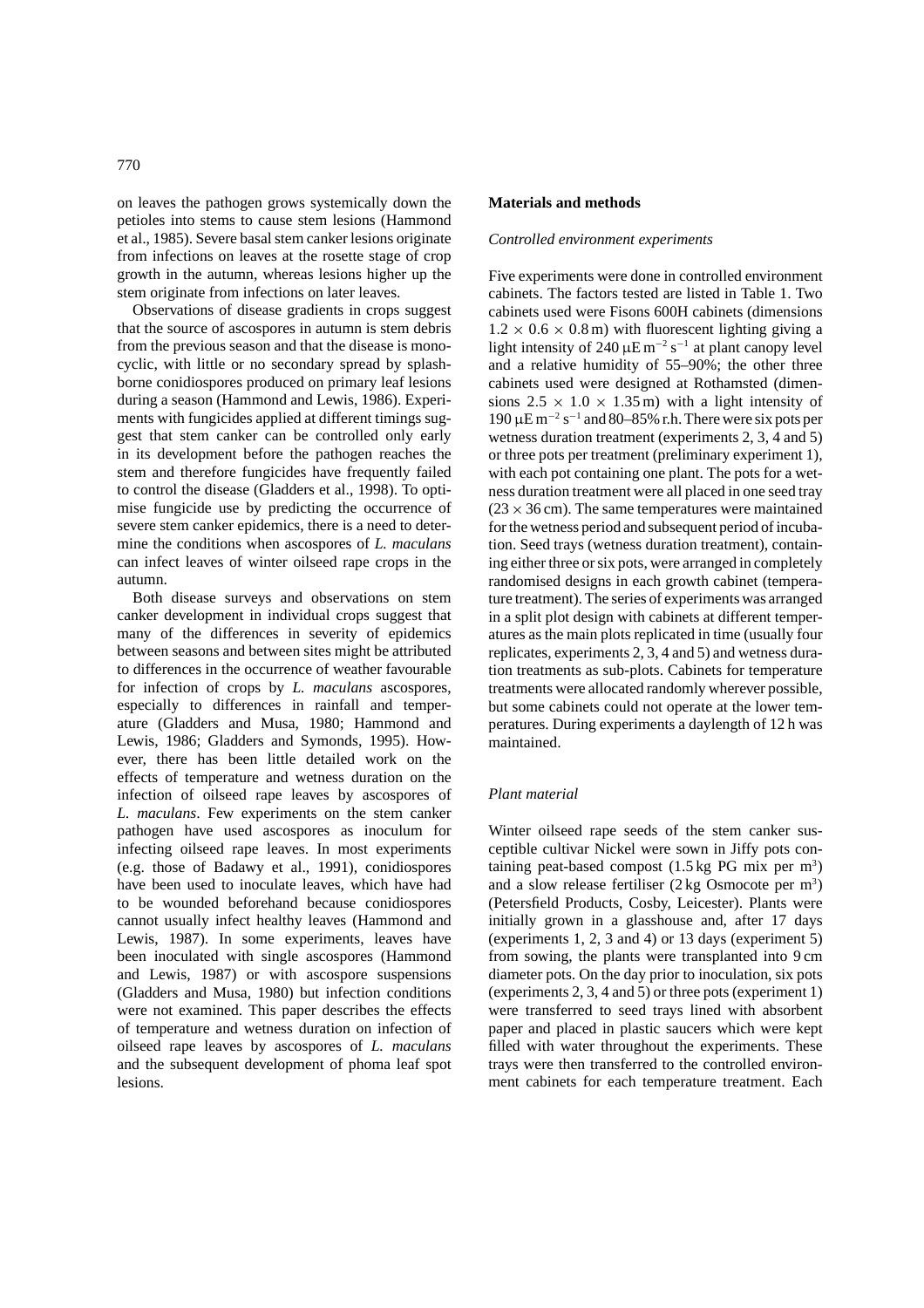*Table 1*. Treatment factors, tissues and controlled temperature cabinets used in each of five experiments to investigate the effects of infection conditions on development of phoma leaf spot (*L. maculans*) lesions on oilseed rape leaves

| Experiment     | Infection condition treatments |                       |                                 |                    |  |  |
|----------------|--------------------------------|-----------------------|---------------------------------|--------------------|--|--|
|                | Temperature $(^{\circ}C)$      | Wetness duration (h)  | <b>Tissue</b>                   | Cabinets           |  |  |
| $\mathbf{1}$   | 5, 10, 15, $20^2$              | 24, 48, 72            | Cotyledon <sup>1</sup> + leaf 1 | A, B, C, $D^2$     |  |  |
| 2              | 8, 12, 16, 20                  | 8, 16, 20, 24, 30, 48 | Leaves 1-4                      | <b>B</b> , A, D, C |  |  |
| 3              | 8, 12, 16, 20                  | 8, 16, 20, 24, 30, 48 | Leaves $1-4$                    | A, B, C, D         |  |  |
| $\overline{4}$ | 20, 24                         | 8, 16, 20, 24, 30, 48 | Leaves $1-4$                    | C.D                |  |  |
| .5             | 8, 12, 16, 20                  | 24, 48, 72            | Leaves $1-4$                    | B, E, C, D         |  |  |

<sup>1</sup>In experiment 1, leaves were inoculated by placing on each leaf a 20  $\mu$ l droplet containing approximately 50 ascospores. In other experiments leaves were sprayed with spore suspensions containing  $10^3$  ascospores ml<sup>-1</sup>.

<sup>2</sup>Cabinets and temperature treatments are in order of increasing temperature; cabinets were allocated randomly to temperature treatments whenever it was possible, but cabinets C and D could not operate at temperatures <15℃. A and B were Fisons 600H cabinets and C, D and E were Rothamsted-designed cabinets.

plant had two true leaves fully expanded with third and fourth leaves just starting to expand. Each leaf was numbered using a non-phytotoxic marker pen.

### *Preparation of ascospore inoculum*

Oilseed rape stem bases with stem canker lesions were collected after harvest from fields in the UK and stored dry at approximately 4 ◦ C until required. A number of stem bases were removed from storage and soaked in distilled water, then kept moist until asci could be seen protruding from pseudothecia. These mature pseudothecia were excised from the stems using a scalpel and transferred to a small volume of distilled water. Pseudothecia were kept frozen for up to one month prior to inoculation. Prior to inoculation the suspension of pseudothecia was allowed to thaw and the pseudothecia were crushed to release the ascospores. The concentration of spores in the suspension was adjusted using a haemocytometer slide.

#### *Inoculation*

In the preliminary experiment (experiment 1), a single 20 µl drop of spore suspension containing approximately 50 ascospores ml<sup>-1</sup> was applied to one cotyledon and to the first true leaf of each plant. In the other experiments, potted plants were inoculated by spraying using an aerosol pressurised sprayer (Humbrol Air Brush, Humbrol Ltd., Marfleet, Hull) with suspensions of 103 *L. maculans* ascospores ml−<sup>1</sup> . After inoculation,

the plants were immediately covered with plastic seed tray covers and these were then covered with polyethylene bags. In the preliminary experiment, plants were given wetness periods of 24 h, 48 h or 72 h each at temperatures of 5 °C, 10 °C, 15 °C or 20 °C. In experiments 2 and 3, the wetness periods were 8 h, 16 h, 20 h, 24 h, 30 h or 48 h each at temperatures of  $8 °C$ ,  $12 °C$ ,  $16 °C$ or 20◦ C. In experiment 4, the wetness periods were 8 h, 16 h, 20 h, 24 h, 30 h or 48 h each at temperatures of 20 °C or 24 °C. In experiment 5, the wetness periods were 24 h, 48 h or 72 h each at temperatures of  $8^{\circ}$ C, 12 °C, 16 °C or 20 °C. After wetness periods, the plastic tray covers and polyethylene bags were removed.

#### *Disease assessments*

In the preliminary experiment, the numbers of phoma leaf spots on inoculated tissues were counted 8, 10, 13, 23 and 27 days after inoculation. In the other experiments, the numbers of phoma leaf spots on each of the four leaves were counted almost daily until either the leaves died (at temperatures of  $16\,^{\circ}\text{C}$ ,  $20\,^{\circ}\text{C}$  and  $24\,^{\circ}\text{C}$ ) or no new leaf spots appeared (at temperatures of 8 ◦ C and  $12^{\circ}$ C) up to 32 days after inoculation. The numbers of lesions per plant and the proportions (%) of leaves and of plants with lesions were calculated for each date of assessment. The incubation period was estimated as the time from inoculation until the first lesions were observed (calculated as the mean of the last time when no lesions were present and the first time when lesions were present), the time until 50% of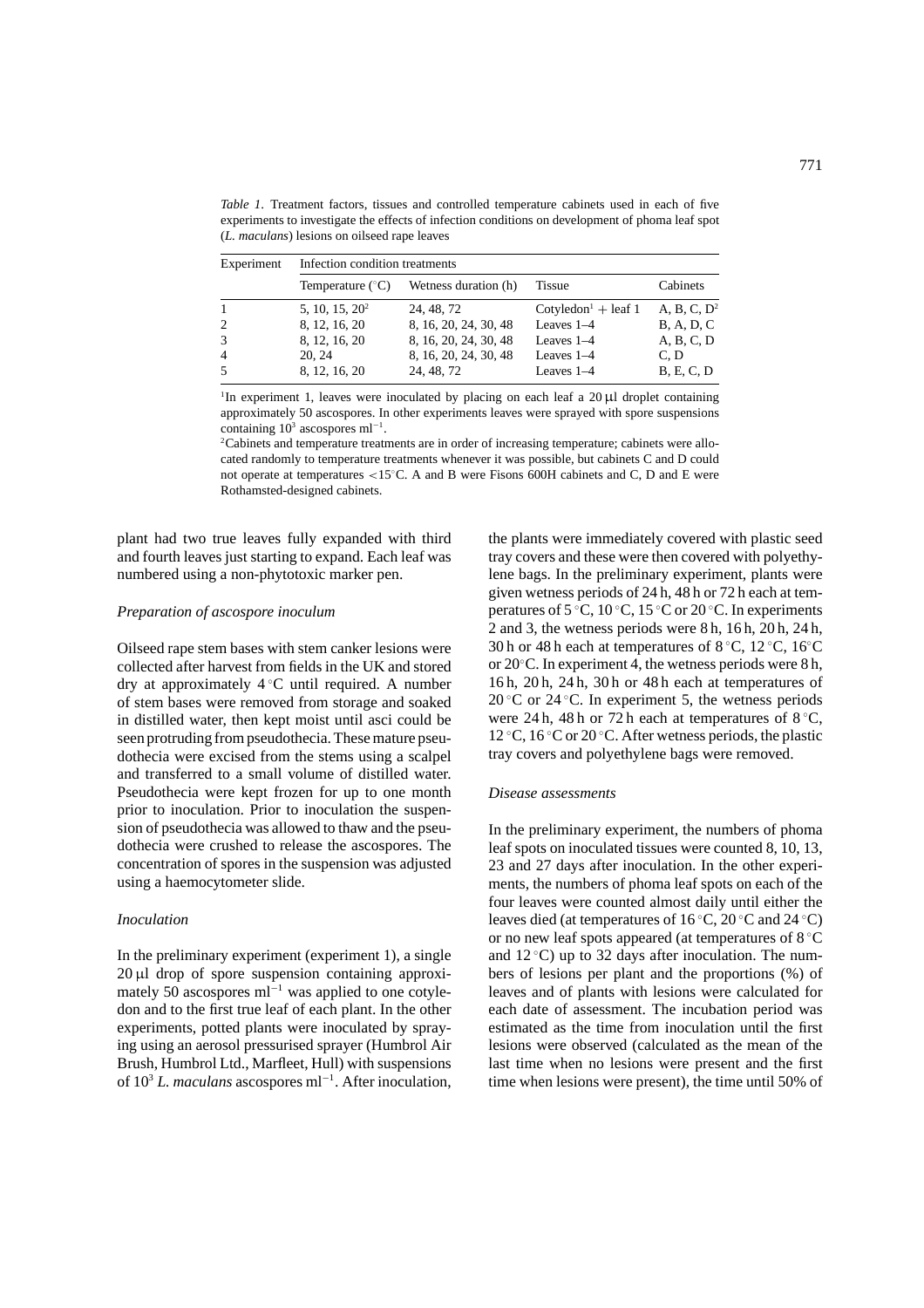the lesions were observed or the time until 20% of the leaves had lesions.

# *Infection efficiency experiment*

In a final experiment under near-optimal conditions (temperature 20 ◦ C, leaf wetness duration after inoculation 48 h) in cabinet D, twelve plants were sprayed with an ascospore suspension (ca.  $10<sup>3</sup>$  spores/ml). The numbers of lesions which developed on the first two true leaves of each plant were counted 9, 10 and 11 days after inoculation, after which no new lesions were observed. At the same time, six other plants were sprayed with the same ascospore suspension. Immediately after spraying, the spore suspension was transferred from each of the first two true leaves onto separate microscope slides and the number of spores deposited was counted. The areas of these twelve leaves were also measured. The mean number of spores deposited per leaf and the mean number of lesions which developed per unit area were calculated.

#### *Statistical analyses of controlled environment data*

Data for the maximum numbers of lesions per plant in experiments 2, 3 and 5 were  $log_{10}$ -transformed before analysis to improve the homogeneity of variance. The effects of temperature and wetness duration and the interaction between them on the maximum number of lesions were analysed by restricted maximum likelihood estimation (REML) (Payne et al., 1993). REML was used because it allowed for estimation of variability due to plants, trays and incubators within the unbalanced structure of the experiment (unequal replication of treatments over time). Wald statistics were used to assess the importance of treatment effects. Mean values for transformed data and back-transformed means were calculated. Data for % plants with phoma leaf spots and % leaves with phoma leaf spots were logit-transformed before analysis to improve the homogeneity of variance. Effects of temperature, wetness duration and their interactions were analysed using a generalised linear mixed model (GLMM) (Welham, 1992) with a logitlink function and a binomial distribution to estimate the probability that a plant or leaf had symptoms, and Wald statistics were calculated. Tables of logit-transformed and back-transformed means were prepared. Incubation period data for the three different measures of incubation period were analysed by REML and Wald statistics were calculated to estimate the effects of temperature, wetness duration and their interaction.

# *Relationship between % leaves with lesions and % plants with lesions*

This relationship was assessed by linear regression, using data from the controlled environment and field experiments at Rothamsted. To increase the range of values for % plants with lesions in controlled environment experiments (units of assessment in these experiments were groups of six plants, with four leaves assessed on each), data for the replicates were combined for each treatment /date (to give units of up to 24 plants and 96 leaves). Field experiment data were from samples of plants collected from unsprayed plots (10 plants per plot, 3–12 leaves per plant) in winter oilseed rape experiments at Rothamsted from October to April in 1995/96 (cv. Envol), 1996/97 (cv. Envol), 1997/98 (cvs Bristol and Capitol) and 1998/99 (cvs Apex, Bristol and Capitol) seasons. To increase the range of values of % plants with lesions, data for replicate plots sampled on a particular date in these field experiments were combined (to give units of 60–300 plants and 240–1500 leaves, except for cv. Apex in 1998/99 with 25 plants and ca. 150 leaves). Different transformations of these variates to linearise the relationship between them were tested. Values for 0% and 100% plants with lesions were excluded from the analysis before linear regression of % leaves with lesions on % plants with lesions.

### *Development of phoma leaf spot lesions in winter oilseed rape crops*

Changes with time in the percentage of plants with phoma leaf spots were assessed in unsprayed plots of winter oilseed rape or unsprayed areas (minimum 40 m2 ) of commercial crops at ADAS Boxworth in autumn 1996, at three sites (ADAS Boxworth, ADAS High Mowthorpe and ADAS Rosemaund) in autumn 1997 and two sites (ADAS Boxworth and Rothamsted) in autumn 1998. The cultivars were Rocket, sown on 31 August, at ADAS Boxworth in 1996, Alpine (26 August) at ADAS Boxworth, Apex (4 September) at ADAS High Mowthorpe, Apex (6 September) at ADAS Rosemaund in 1997 and Apex at ADAS Boxworth (27 August) and Rothamsted (27 August) in 1998. At each site, samples of five to ten plants were taken from three to five plots/areas of crop, to give a total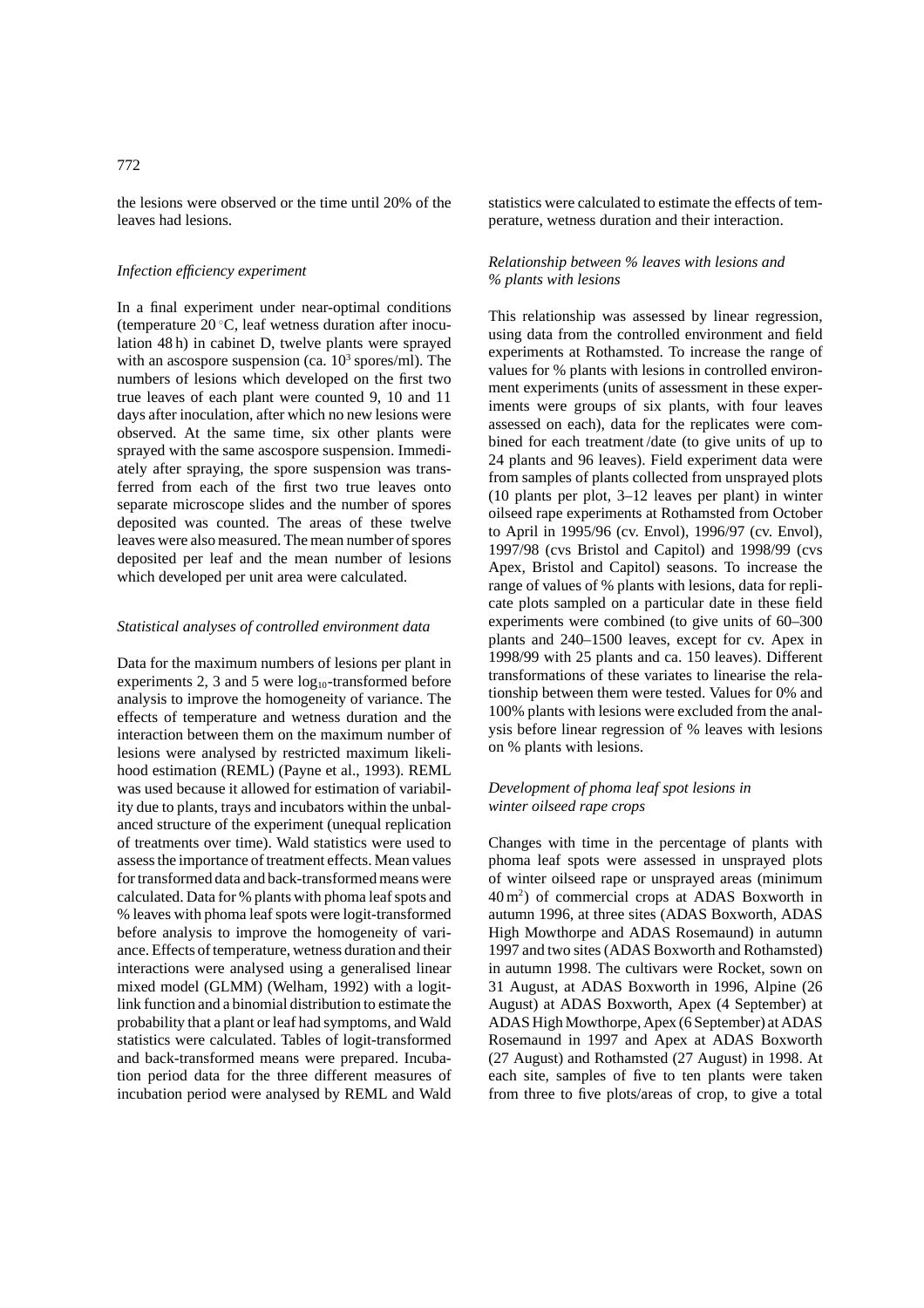of 25 plants for assessment at regular intervals (often weekly) from mid-September to late-December. Each plant was assessed for phoma leaf spot and the percentage of plants with lesions in each sample was calculated. Temperature (◦ C) and rainfall (mm) were recorded by automatic weather stations at each site in each season. The development of phoma leaf spot at each site in relation to temperature and rainfall was then assessed. This was done by using observed increases in incidence (% plants) of leaf spot and the length of the incubation period in degree-days (calculated from weather data) and the infection criteria (estimated from controlled environment experiments) to estimate when infections might have occurred.

# **Results**

# *Development of phoma leaf spot lesions (controlled environment)*

Ascospores of *L. maculans* were able to infect leaves of oilseed rape and cause phoma leaf spot lesions at temperatures from 8 °C to 24 °C (Figure 1) and leaf wetness durations from 8 h to 72 h (Figure 2). Effects of temperature and leaf wetness duration on the pattern of lesion development were similar in experiments 2 (Figures 1a and 2a), 3 (Figures 1b and 2b), 4 (Figures 1c and 2c) and 5 (Figures 1d and 2d), although the total numbers of lesions which developed were greater in experiments 4 and 5 than in experiments 2 and 3, possibly because of differences in the efficiency of the natural inoculum used. With a leaf wetness duration of 48 h at a temperature of  $20^{\circ}$ C, the greatest number of lesions was produced, the time from inoculation to the appearance of the first lesions (a measure of the incubation period) was shortest and the period of lesion production (before the number of lesions reached its maximum under the conditions tested) was one of the longest. These observations confirmed those made in the preliminary experiment (1), when at 20 ◦ C 19 lesions had formed after 8 days with a wetness duration of 48 h and numbers of lesions increased with time at all wetness durations. In contrast, only seven lesions were observed at  $5^{\circ}$ C 27 days after inoculation and then only when wetness duration was 48 h or 72 h.

At a leaf wetness duration of 48 h, the proportions of plants with lesions (Figure 3b) and of leaves with lesions (Figure 3a) increased from 0 to their maximum values most rapidly at 20  $\mathrm{^{\circ}C}$  and 24  $\mathrm{^{\circ}C}$ , and less quickly at 16 °C, 12 °C and 8 °C. At a temperature of 20 °C, the

proportion of plants with lesions increased from 0% to 100% in a period from 3 to 7 days after inoculation at leaf wetness durations from 20 h to 72 h, from 3 to 13 days at a leaf wetness duration of 16 h and did not reach more than 60% at 8 h or more than 15% at 4 h of leaf wetness duration (Figure 4b). The proportion of leaves with lesions increased from 0 to a maximum from 3 to 10 days after inoculation at all leaf wetness durations (Figure 4a).

#### *Maximum number of lesions*

Both temperature (Wald statistic 23.0, 4 df ) and leaf wetness duration (443.1, 7 df ) affected the maximum number of lesions which developed ( $P < 0.001$ ) but the interaction between temperature and leaf wetness duration was not significant (30.6, 25 df ) (Table 2). Most lesions developed at  $20^{\circ}$ C with a 48 h leaf wetness duration (>60 lesions per plant). Numbers of lesions were less at 24 ◦ C than at 20 ◦ C and decreased with decreasing temperature from  $20^{\circ}$ C to  $8^{\circ}$ C. Numbers of lesions decreased as leaf wetness duration decreased from 48 h to 4 h; with a leaf wetness of 4 h very few lesions developed, mostly at 16 ℃. As leaf wetness duration increased from 48 h to 72 h, the maximum number of lesions increased at  $8 °C$  and  $12 °C$ but did not increase at  $16^{\circ}$ C and  $20^{\circ}$ C.

# *Maximum proportions of leaves or plants with lesions*

The maximum proportion of leaves with lesions was affected  $(P < 0.001)$  by both temperature (Wald statistic 33.5, 4 df ) and leaf wetness duration (126.8, 7 df ) but the interaction between temperature and leaf wetness duration was not significant (18.8, 25 df ) (Table 3). The proportion of leaves with lesions increased as temperature increased from  $8 °C$  to  $16 °C$ at all wetness durations. However, as temperature increased from 16 ◦ C to 24 ◦ C the proportion of leaves with lesions decreased at wetness durations of 4 h or 8 h and did not increase greatly at wetness durations of 16–72 h. The proportion of leaves with lesions generally increased as leaf wetness duration increased from 4 h to 48 h at all temperatures but did not increase greatly as wetness duration increased from 48 h to 72 h. In these controlled environment experiments, 100% of plants developed lesions in all the temperature and wetness treatments which were most favourable for infection (Table 4). The leaf wetness duration required for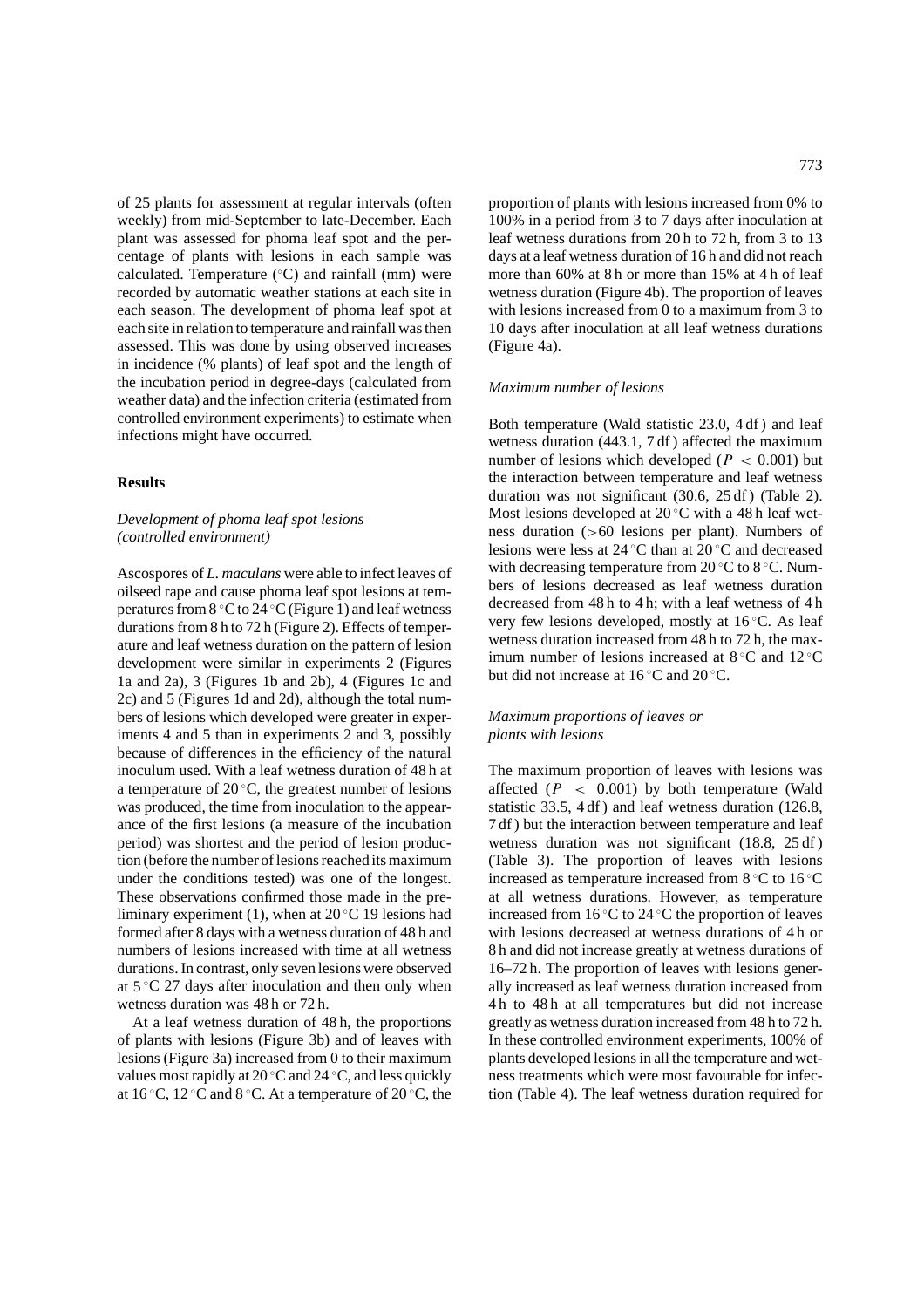

*Figure 1*. Changes with time in the number of phoma leaf spot lesions produced on oilseed rape plants inoculated with ascospores of *L. maculans* in four experiments with a wetness duration of 48 h at temperatures of 8 °C( $\bullet$ ), 12 °C( $\blacksquare$ ), 16 °C( $\blacktriangle$ ), 20 °C( $\blacklozenge$ ) or 24 °C( $\blacktriangledown$ ). Lesions were assessed on four leaves per plant on six plants per treatment in experiments 2(a), 3(b), 4(c) and 5(d).

*L. maculans* to produce phoma leaf spots on 100% of plants was 16 h at 20  $\mathrm{^{\circ}C}$  or 24  $\mathrm{^{\circ}C}$ , and increased as temperature decreased until a 72 h leaf wetness duration was required at 8 °C. There were, however, effects of wetness duration (Wald statistic 17.2, 7 df,  $P < 0.05$ ) and temperature (3.5, 4 df,  $P > 0.05$ ) on the proportion of plants with lesions, with increasing proportions of plants affected as temperature increased from 8 ◦ C to 16 ◦ C and wetness duration increased from 4 h to 48 h.

### *Infection efficiency*

In the experiment with near-optimal conditions for infection at  $20^{\circ}$ C with a 48 h leaf wetness duration, the mean leaf area was  $9.5 \text{ cm}^2$ . The estimated mean number of spores per leaf was 111.6 (11.8 spores cm<sup>-2</sup>). The mean number of lesions per leaf was 28.8 (3.0 lesions  $\text{cm}^{-2}$ ). Thus the estimated efficiency

of infection was 25.8% (i.e. about one out of four spores on the leaf surface caused a lesion under optimal conditions). As temperature decreased or leaf wetness decreased below the optimum, the efficiency of infection by spores decreased. Thus the results in Table 2 suggest that only about one in 300 spores caused a lesion with a leaf wetness duration of 8 h.

#### *Incubation period*

Both temperature (Wald statistic 141.3, 4 df ) and wetness duration (80.0, 7 df ) affected the length of the incubation period ( $P < 0.001$ ), expressed as the time from inoculation to the appearance of the first lesions  $(t_1)$ , and the interaction between effects of temperature and wetness duration was also significant (55.9, 24 df,  $P < 0.005$ ). As temperature increased, the time to the appearance of the first lesion decreased greatly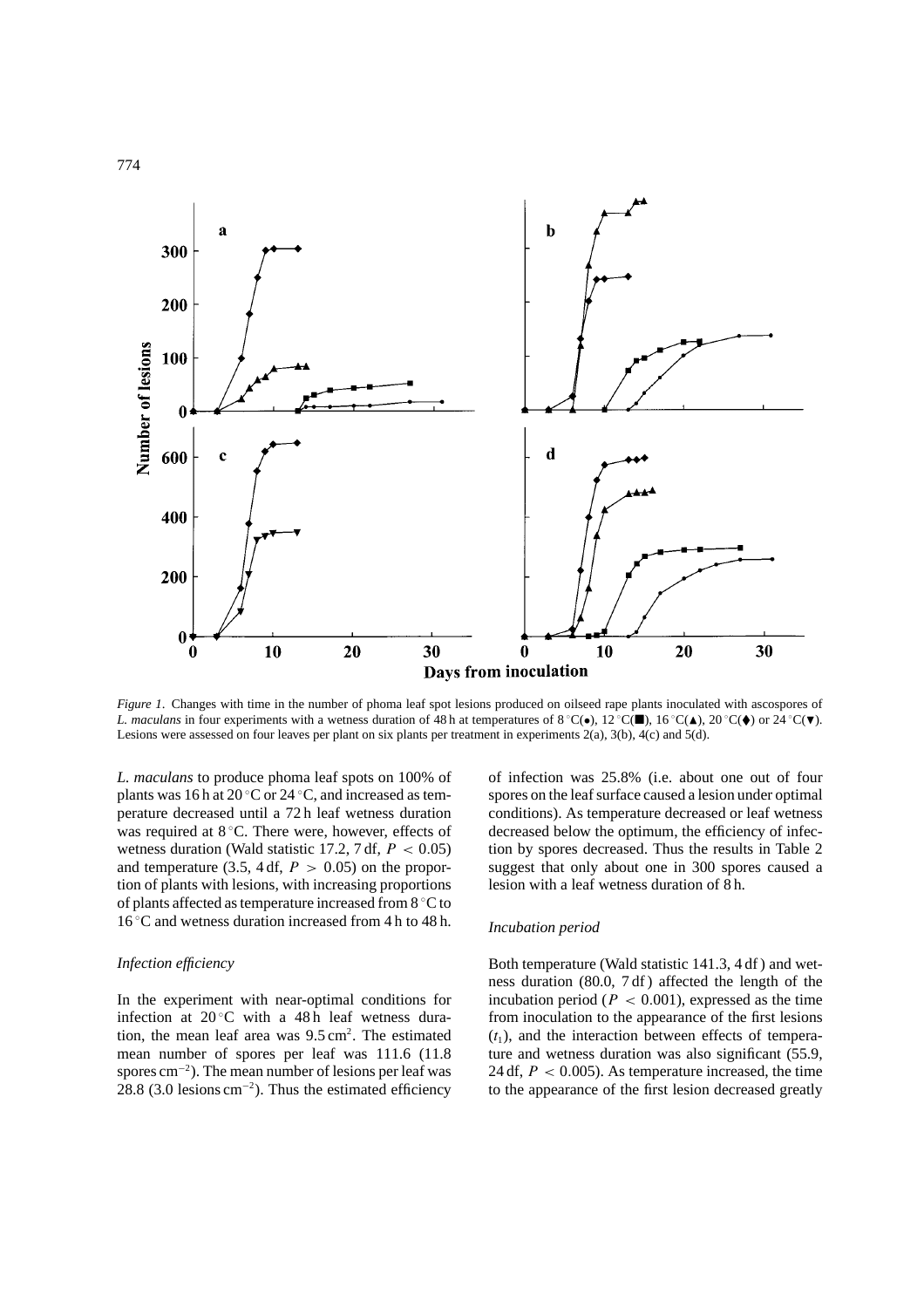

*Figure 2*. Changes with time in the number of phoma leaf spot lesions produced on oilseed rape plants inoculated with ascospores of *L. maculans* in four experiments at a temperature of 20 °C with wetness durations of 4 h ( $\blacktriangledown$ ), 8 h ( $\blacktriangledown$ ), 20 h ( $\blacktriangle$ ), 24 h ( $\blacksquare$ ), 30 h ( $\Box$ ), 48 h (•) or 72 h (-). Lesions were assessed on four leaves per plant on six plants per treatment in experiments 2(a), 3(b), 4(c) and 5(d).

from ca. 14–17 days at  $8^{\circ}$ C to ca. 5–6 days at 20 $^{\circ}$ C; however, there was little difference between 20 °C and  $24 \text{ }^{\circ}$ C (Table 5a). There was no evidence that increasing wetness duration above 20 h affected the time to the appearance of the first lesions at temperatures of 16  $°C$ ,  $20^{\circ}$ C or  $24^{\circ}$ C. However, there was some indication that, when conditions were less favourable for infection and few lesions developed, decreasing wetness duration increased the length of the time to the first lesion.

The effect of temperature (Wald statistic 189.8, 8 df ) on incubation period, estimated as the time from inoculation to the appearance of 50% of the lesions  $(t_{50})$ , was significant ( $P < 0.001$ ) but effects of wetness duration (3.5, 5 df ) and the interaction between temperature and wetness duration (8.9, 11 df ) were not (Table 5b). It was necessary to exclude sub-optimal temperature/wetness duration treatments from these analyses because too few lesions developed to estimate the time to the appearance of 50% of the lesions. The times to appearance of 50% of the lesions  $(t_{50})$  were only slightly longer than those to the appearance of the first lesions  $(t_1)$ , decreasing from ca. 17 days at 8 °C to ca. 7 days at 20 $\degree$ C. Furthermore, when  $1/t_{50}$  was regressed on temperature  $(T)$ :

$$
1/t_{50} = 0.012 - 0.0063T
$$
 (1)

the linear regression accounted for 92% of the variance, suggesting that use of accumulated temperature (degree-days) to estimate the length of the incubation period was a valid approximation over this temperature range (Figueroa et al., 1995). The REML analysis suggested that there were no effects of temperature

775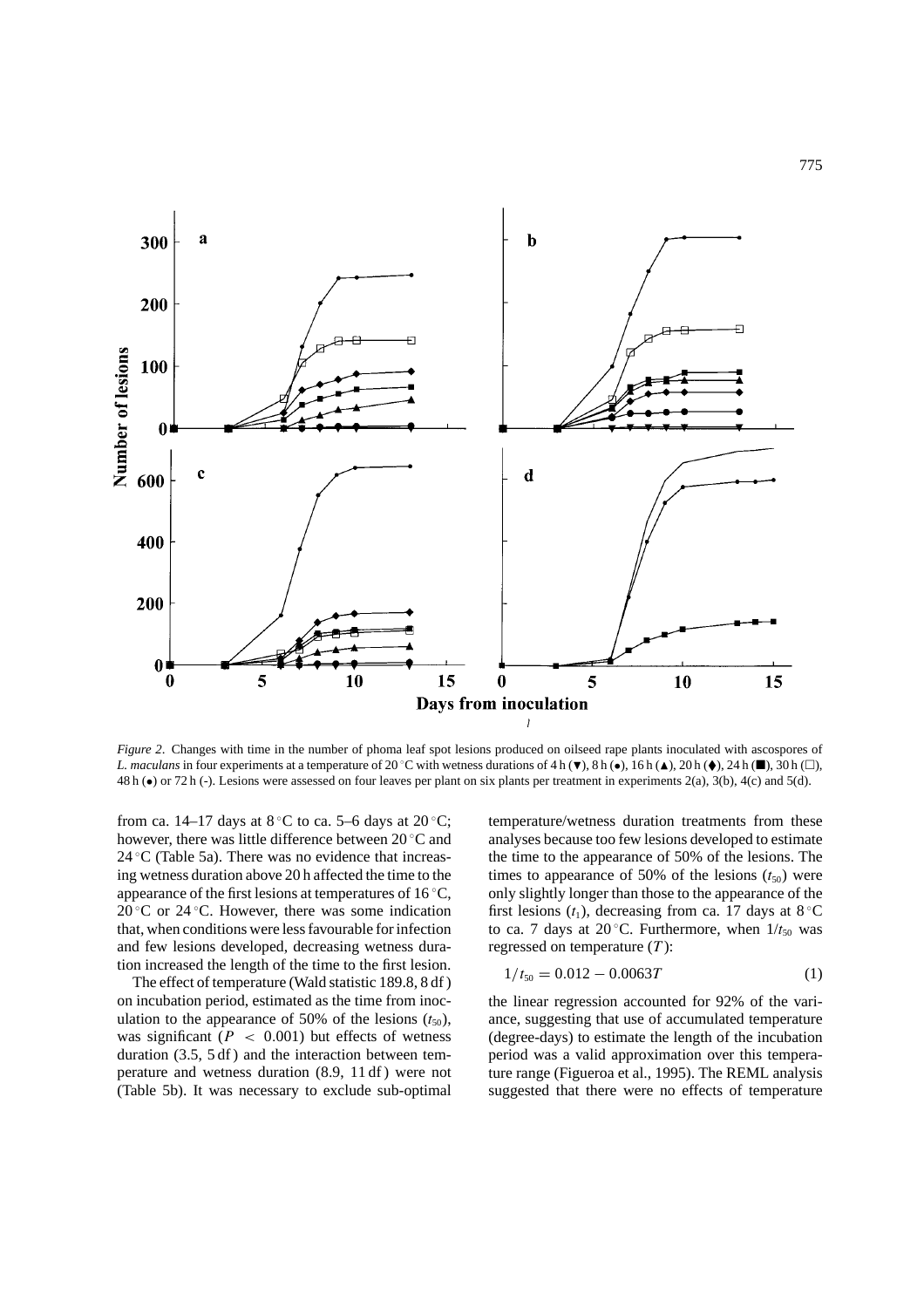

*Figure 3*. Changes with time in the proportions (%) of oilseed rape leaves (a) or plants (b) with phoma leaf spot lesions for plants inoculated with ascospores of *L. maculans* in experiments (2, 3, 4 and 5) with a wetness duration of 48 h at temperatures of 8  $°C(\bullet)$ , 12 °C(■), 16 °C(▲), 20 °C(◆) or 24 °C(▼). Lesions were assessed on four leaves per plant on six plants per treatment; mean values for the four experiments are presented.

or wetness duration on incubation period  $(t_{50})$  estimated in degree-days, which ranged from 130 to 160 degree-days. When data for sub-optimal treatments were included in estimating accumulated temperature to the appearance of the first lesion  $(t_1)$ , the range was much greater, from 90 to 200 degree-days.

If incubation period was expressed as the time from inoculation until 20% of the leaves had developed lesions  $(t_{20})$  (Table 5c), the pattern of effects of temperature (Wald statistic 48.1, 4 df) and wetness duration  $(43.5, 7 df)$   $(P < 0.001)$  was similar to that for time to the appearance of the first lesions  $(t_1)$ . The differences in the values of  $t_1$  and  $t_{20}$  ranged from <1 day



*Figure 4*. Changes with time in the proportions (%) of oilseed rape leaves (a) or plants (b) with phoma leaf spot lesions for plants inoculated with ascospores of *L. maculans* in experiments (2, 3, 4 and 5) at 20 °C with wetness durations of  $4(\mathbf{V})$ ,  $8(\bullet)$ ,  $16(\mathbf{A})$ , 20( $\blacklozenge$ ), 24( $\blacksquare$ ), 30( $\Box$ ), 48( $\blacklozenge$ ) or 72 h(-). Lesions were assessed on four leaves per plant on six plants per treatment; mean values for four experiments are presented.

at temperatures  $>16^{\circ}$ C and wetness durations  $>16$  h to ca. 4 days at the most sub-optimal conditions when few lesions developed. Estimates of  $t_{20}$  in degree-days, including these sub-optimal conditions, ranged from 90 to 240 degree-days.

# *Relationship between % leaves with lesions and % plants with lesions*

A linear regression of square root (% leaves with lesions  $(P_1)$  on % plants with lesions  $(P_p)$  in controlled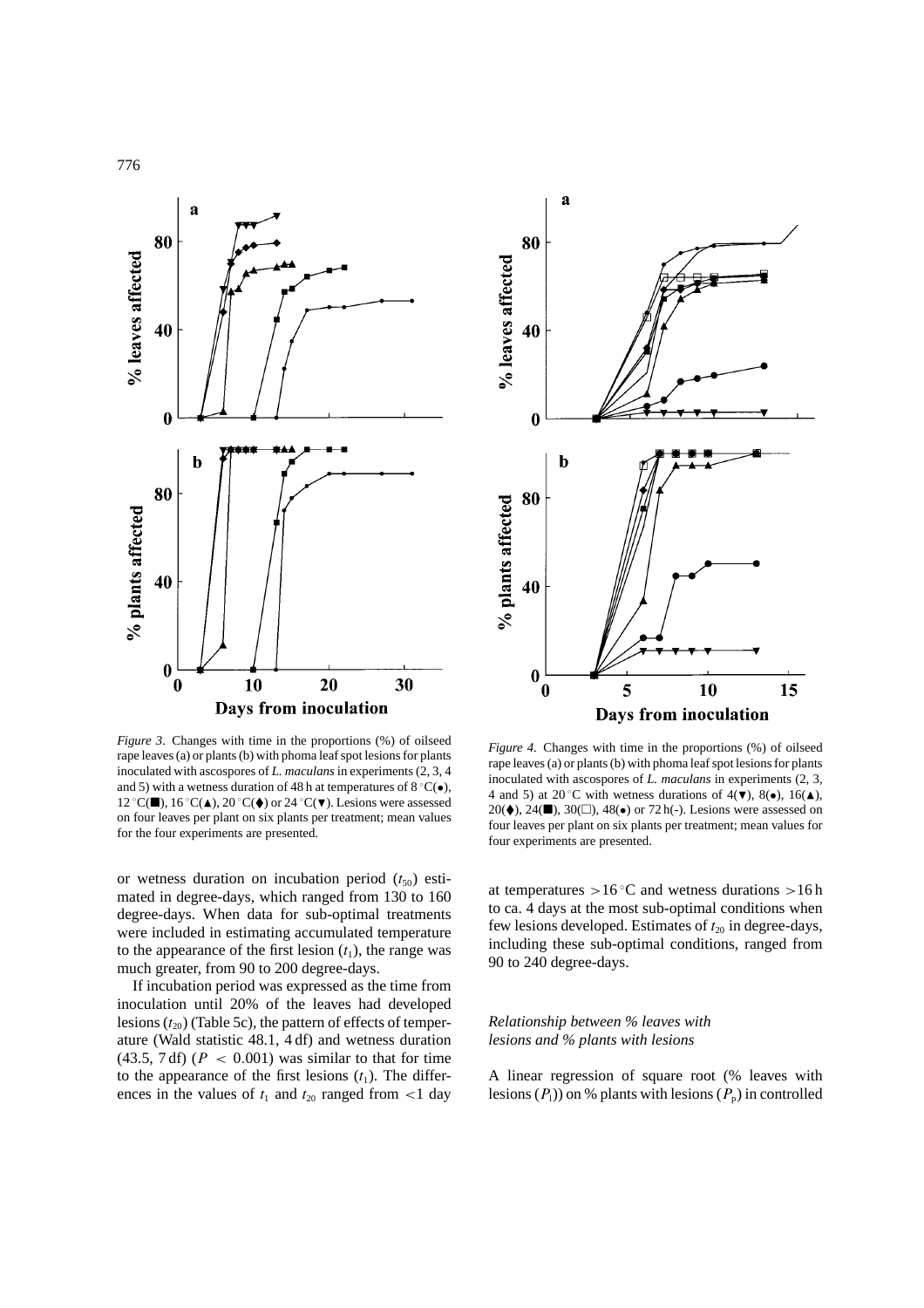*Table 2*. Effects of temperature and wetness duration on maximum number of phoma leaf spot lesions produced on leaves of oilseed rape inoculated with ascospores of *L. maculans*

|                                                          | Temperature $(^{\circ}C)$ |        |       |       |        |  |  |
|----------------------------------------------------------|---------------------------|--------|-------|-------|--------|--|--|
| Wetness                                                  |                           |        |       |       | 24     |  |  |
| duration (h)                                             | 8                         | 12     | 16    | 20    |        |  |  |
| Number of lesions $(log_{10}$ -transformed) <sup>1</sup> |                           |        |       |       |        |  |  |
| 4                                                        | $*^2$                     | $\ast$ | 0.32  | 0.13  | 0.0    |  |  |
| 8                                                        | 0.30                      | 0.29   | 0.44  | 0.40  | 0.18   |  |  |
| 16                                                       | 0.35                      | 0.41   | 1.00  | 1.06  | 0.97   |  |  |
| 20                                                       | 0.60                      | 0.80   | 1.20  | 1.27  | 0.99   |  |  |
| 24                                                       | 0.66                      | 0.66   | 1.26  | 1.22  | 1.23   |  |  |
| 30                                                       | 0.70                      | 0.82   | 1.60  | 1.40  | 1.32   |  |  |
| 48                                                       | 1.13                      | 1.30   | 1.60  | 1.83  | 1.74   |  |  |
| 72                                                       | 1.31                      | 1.51   | 1.46  | 1.84  | $\ast$ |  |  |
| $\text{SED}$ (max) <sup>3</sup>                          |                           |        | 0.332 |       |        |  |  |
| Number of lesions (back-transformed means)               |                           |        |       |       |        |  |  |
| 4                                                        | $\ast$                    | $\ast$ | 1.08  | 0.34  | 0.0    |  |  |
| 8                                                        | 1.01                      | 0.93   | 1.78  | 1.52  | 0.51   |  |  |
| 16                                                       | 1.25                      | 1.58   | 9.02  | 10.41 | 8.27   |  |  |
| 20                                                       | 3.00                      | 5.36   | 14.68 | 17.48 | 8.75   |  |  |
| 24                                                       | 3.60                      | 3.63   | 17.27 | 15.33 | 15.83  |  |  |
| 30                                                       | 4.07                      | 5.70   | 38.45 | 24.06 | 20.12  |  |  |
| 48                                                       | 12.37                     | 18.58  | 39.29 | 66.11 | 54.46  |  |  |
| 72                                                       | 19.58                     | 31.57  | 28.11 | 68.37 | $\ast$ |  |  |

<sup>1</sup>Number of lesions per plant (four leaves); mean of data from experiments 2, 3, 4 and 5.

2 These treatment combinations were not tested.

<sup>3</sup>Estimated by REML; it was not possible to give df.

environment experiments (Figure 5a):

$$
\sqrt{P_1} = 1.31 + 0.061 P_p \tag{2}
$$

accounted for 93% of the variance and suggested that, in these experiments, when 20% of the plants had symptoms, about 6% of the leaves had symptoms and when 50% of plants had symptoms, about 20% of leaves had symptoms. However, there was insufficient data to directly estimate incubation period as the time from inoculation until 50% of plants had developed lesions. A linear regression of square root (% leaves with lesions) on % plants with lesions, for plants sampled from field experiments at Rothamsted (Figure 5b):

$$
\sqrt{P_1} = 0.81 + 0.051 P_{\rm p} \tag{3}
$$

accounted for 90% of the variance. This regression suggested that when 20% of plants had symptoms about 4% of leaves had symptoms and, when 50% of plants had symptoms, about 12% of leaves had symptoms.

*Table 3*. Effects of temperature and wetness duration on the maximum proportion (%) of oilseed rape leaves which developed phoma leaf spot lesions after inoculation with ascospores of *L. maculans*

|                                                    | Temperature $(^{\circ}C)$ |         |         |         |         |  |
|----------------------------------------------------|---------------------------|---------|---------|---------|---------|--|
| Wetness<br>duration (h)                            | 8                         | 12      | 16      | 20      | 24      |  |
| % leaves affected (logit-transformed) <sup>1</sup> |                           |         |         |         |         |  |
| 4                                                  | $*^2$                     | $\ast$  | $-1.83$ | $-3.45$ | $+3$    |  |
| 8                                                  | $-1.91$                   | $-2.17$ | $-0.90$ | $-1.07$ | $-1.64$ |  |
| 16                                                 | $-1.53$                   | $-1.56$ | 0.13    | 0.63    | 0.85    |  |
| 20                                                 | $-0.61$                   | 0.13    | 0.56    | 0.72    | 0.48    |  |
| 24                                                 | $-0.52$                   | $-0.49$ | 0.85    | 0.80    | 0.85    |  |
| 30                                                 | $-0.65$                   | $-0.13$ | 1.11    | 0.76    | 1.30    |  |
| 48                                                 | 0.11                      | 0.79    | 0.93    | 1.43    | 2.36    |  |
| 72                                                 | 0.04                      | 0.67    | 2.00    | 1.59    | $\ast$  |  |
| $\text{SED}$ (max) <sup>4</sup>                    |                           |         | 1.206   |         |         |  |
| % leaves affected (back-transformed means)         |                           |         |         |         |         |  |
| 4                                                  | $\ast$                    | $\ast$  | 14.0    | 3.1     | 0.01    |  |
| 8                                                  | 12.9                      | 10.5    | 29.2    | 25.8    | 16.2    |  |
| 16                                                 | 18.0                      | 17.6    | 53.5    | 65.6    | 70.1    |  |
| 20                                                 | 35.4                      | 53.5    | 63.8    | 66.1    | 61.7    |  |
| 24                                                 | 37.4                      | 38.1    | 70.2    | 65.9    | 70.1    |  |
| 30                                                 | 34.6                      | 47.1    | 75.4    | 68.4    | 78.6    |  |
| 48                                                 | 52.8                      | 68.7    | 71.8    | 80.7    | 91.4    |  |
| 72                                                 | 50.7                      | 65.6    | 87.8    | 82.5    | $\ast$  |  |

<sup>1</sup>Mean of data from experiments 2, 3, 4 and 5.

2 These treatment combinations were not tested.

<sup>3</sup>This treatment was not included in the analysis.

4 SED for values not 0 or 100% estimated by REML; it was not possible to give df.

### *Development of phoma leaf spot lesions (winter oilseed rape crops)*

The week that the first plants with phoma leaf spot were observed in unsprayed plots or crops of winter oilseed rape ranged from mid-October (Boxworth 1996, Figure 6a; Boxworth 1998, Figure 6e), late October (Rothamsted 1998, Figure 6f; High Mowthorpe 1997, Figure 6b), early November (Rosemaund 1997, Figure 6d) to mid-November (Boxworth 1997, Figure 6c). There was usually a rapid increase in the % plants with phoma leaf spots, so that the estimated dates when 20% of plants had leaf spots were 17 October (Boxworth 1998), 23 October (Boxworth 1996), 5 November (Rosemaund 1997), 6 November (Rothamsted 1998), 8 November (Boxworth 1997) and 20 November (High Mowthorpe 1997). At five out of six sites, the maximum % plants with phoma leaf spot was >80% but at High Mowthorpe in 1997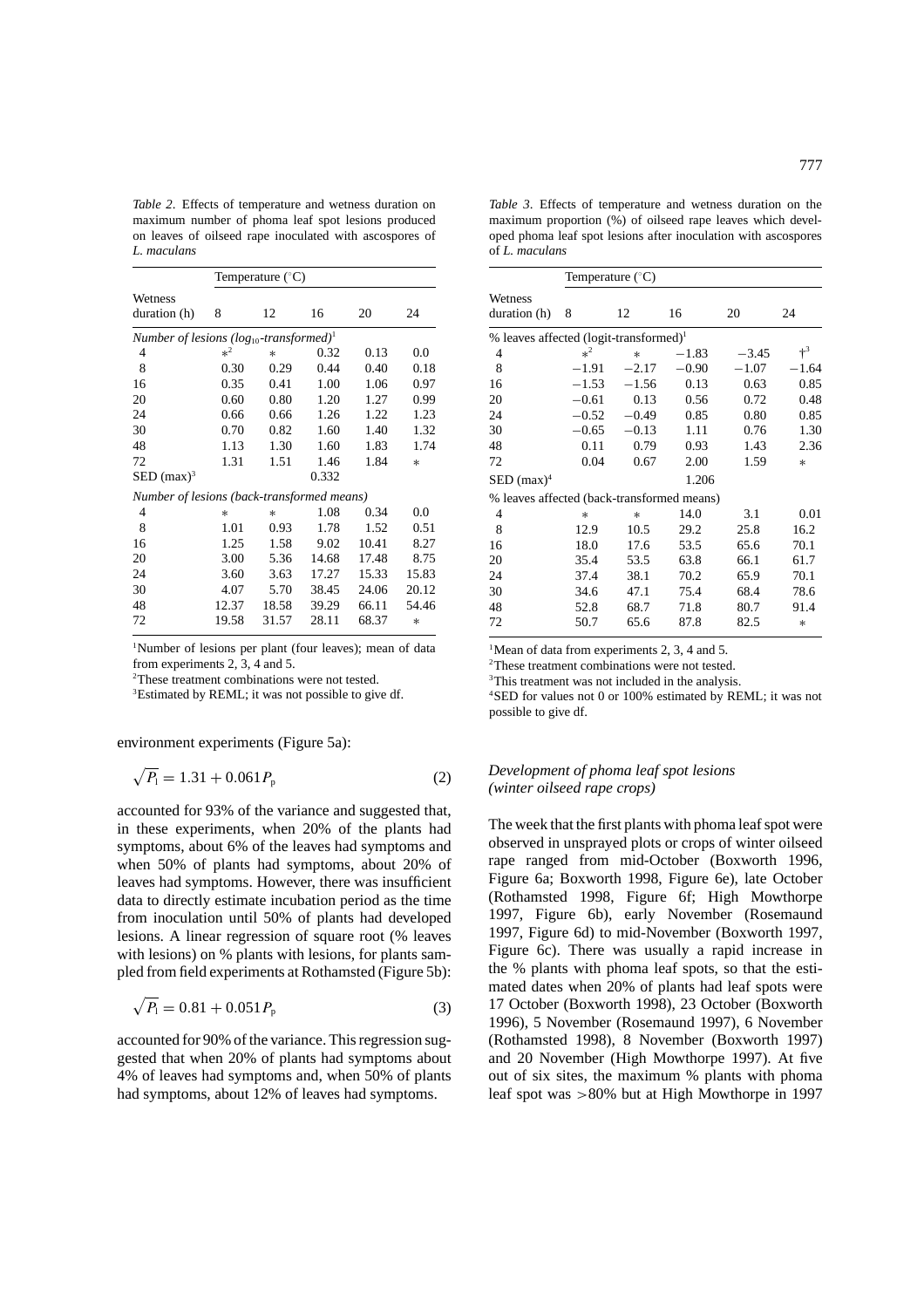*Table 4*. Effects of temperature and wetness duration on the maximum proportion (%) of oilseed rape plants which developed phoma leaf spot lesions after inoculation with ascospores of *L. maculans*

| Temperature $(^{\circ}C)$                          |          |         |         |         |         |
|----------------------------------------------------|----------|---------|---------|---------|---------|
| Wetness                                            |          |         |         |         |         |
| duration (h)                                       | 8        | 12      | 16      | 20      | 24      |
| % plants affected (logit-transformed) <sup>1</sup> |          |         |         |         |         |
| 4                                                  | $*^2$    | $\ast$  | $-0.40$ | $-1.82$ | $-3.62$ |
| 8                                                  | 0.25     | $-1.17$ | 0.72    | 0.31    | $-0.53$ |
| 16                                                 | 0.11     | 1.07    | 3.05    | $+3$    | t       |
| 20                                                 | 1.95     | 2.57    | ŧ       | t       | t       |
| 24                                                 | 1.43     | 1.59    | ŧ       | ŧ       | ŧ       |
| 30                                                 | 1.95     | 2.57    | ŧ       | ŧ       | ÷       |
| 48                                                 | 2.65     | t       | ÷       | ŧ       | ÷       |
| 72                                                 | ÷        | ÷       | ÷       | ÷       | $\ast$  |
| $\text{SED}$ (max) <sup>4</sup>                    |          |         | 3.810   |         |         |
| % plants affected (back-transformed means)         |          |         |         |         |         |
| 4                                                  | $^\star$ | $\ast$  | 40.1    | 13.9    | 2.6     |
| 8                                                  | 43.8     | 23.6    | 67.2    | 57.7    | 37.1    |
| 16                                                 | 52.7     | 74.5    | 95.5    | 100     | 100     |
| 20                                                 | 87.6     | 92.9    | 100     | 100     | 100     |
| 24                                                 | 80.7     | 83.1    | 100     | 100     | 100     |
| 30                                                 | 87.6     | 92.9    | 100     | 100     | 100     |
| 48                                                 | 93.4     | 100     | 100     | 100     | 100     |
| 72                                                 | 100      | 100     | 100     | 100     | *       |

<sup>1</sup>Mean of data from experiments 2, 3, 4 and 5.

2 These treatment combinations were not tested.

<sup>3</sup>These treatments were not included in the analysis.

4 SED for values not 0 or 100% estimated by REML; it was not possible to give df.

it was not more than 30%. However, the period between the observation of the first plants with phoma leaf spot and the time when  $>80\%$  of plants were affected ranged from 1 week (Boxworth 1997) to 2 months (Rothamsted 1998) but was generally about 1 month. Observed decreases in the % plants with phoma leaf spot at Boxworth and Rosemaund in 1997 and Rothamsted in 1998 were related to death and loss of leaves with symptoms. If the estimated date when 20% of plants had phoma leaf spot was taken to indicate the onset of phoma leaf spotting and the incubation period between infection and the appearance of symptoms was assumed to be 145 degree-days, then the date when these infections occurred could be estimated. These estimated infection dates were 3 October (Boxworth 1998), 10 October (Boxworth 1996), 13 October (High Mowthorpe 1997), 17 October (Rosemaund 1997), 18 October (Boxworth 1997) and 20 October (Rothamsted 1998). At all six sites, >2 mm of rain occurred on dates

*Table 5*. Effects of temperature and wetness duration on the incubation period, estimated as the time from inoculation to the appearance of the first phoma leaf spot lesions on winter oilseed rape leaves inoculated with ascospores of *L. maculans*, the time to the appearance of 50% of the lesions or the time to the appearance of lesions on 20% of the leaves

|                                                         | Temperature $(^{\circ}C)$ |      |      |         |        |  |
|---------------------------------------------------------|---------------------------|------|------|---------|--------|--|
| Wetness duration (h)                                    | 8                         | 12   | 16   | 20      | 24     |  |
| (a) (Days to first lesions, fitted values) <sup>1</sup> |                           |      |      |         |        |  |
| 4                                                       | $*^2$                     | *    | 12.5 | 4.6     | $+^3$  |  |
| 8                                                       | 15.3                      | 15.9 | 8.9  | 6.6     | 6.0    |  |
| 16                                                      | 15.0                      | 13.9 | 6.9  | 6.2     | 5.3    |  |
| 20                                                      | 17.5                      | 13.0 | 6.9  | 4.8     | 4.5    |  |
| 24                                                      | 14.9                      | 12.9 | 6.3  | 5.0     | 4.5    |  |
| 30                                                      | 14.2                      | 11.6 | 6.2  | 4.6     | 4.5    |  |
| 48                                                      | 14.0                      | 11.8 | 6.3  | 4.6     | 4.5    |  |
| 72                                                      | 13.9                      | 10.8 | 5.7  | 5.3     | $\ast$ |  |
| $\text{SED}$ (max) <sup>4</sup>                         |                           |      | 2.02 |         |        |  |
| (b) (Days to 50% of lesions, fitted values)             |                           |      |      |         |        |  |
| $\overline{4}$                                          | *                         | *    | t    | ŧ       | ŧ      |  |
| 8                                                       | ŧ                         | t    | ŧ    | ŧ       | ŧ      |  |
| 16                                                      | t                         | ŧ    | 9.1  | 7.2     | 6.6    |  |
| 20                                                      | $\dagger$                 | ŧ    | 8.5  | 7.1     | 5.7    |  |
| 24                                                      | $\frac{1}{1}$             | Ť    | 8.2  | 7.0     | 6.4    |  |
| 30                                                      | $\dagger$                 | ŧ    | 8.1  | 7.0     | 6.7    |  |
| 48                                                      | 17.4                      | 13.3 | 8.0  | 7.0     | 6.7    |  |
| 72                                                      | 17.0                      | 12.7 | 8.4  | 6.6     | $\ast$ |  |
| SED (max)                                               |                           |      | 1.39 |         |        |  |
| (c) (Days to 20% leaves affected, fitted values)        |                           |      |      |         |        |  |
| 4                                                       | $\ast$                    | *    | 14.8 | ŧ       | ŧ      |  |
| 8                                                       | $\ddagger$                | 20.2 | 11.5 | 7.9     | ŧ      |  |
| 16                                                      | 11.6                      | 16.2 | 7.5  | 5.8     | 4.5    |  |
| 20                                                      | 19.2                      | 16.7 | 7.0  | 4.4     | 4.5    |  |
| 24                                                      | 16.2                      | 16.5 | 6.5  | 5.0     | 4.5    |  |
| 30                                                      | 16.7                      | 11.2 | 6.5  | $4.4\,$ | 4.5    |  |
| 48                                                      | 15.2                      | 11.5 | 6.5  | 4.5     | 4.5    |  |
| 72                                                      | 14.7                      | 11.1 | 6.5  | 4.7     | $\ast$ |  |
| SED (max)                                               |                           |      | 3.85 |         |        |  |

<sup>1</sup>Mean of data from experiments 2, 3, 4 and 5.

2 These treatment combinations were not tested.

<sup>3</sup>These treatments were not included in the analysis. 4 SED for values not 0 or 100% estimated by REML; it was

not possible to give df.

not more than 3 days before these estimated infection dates, although there were subsequently long periods of dry, cold weather between the estimated infection dates and the appearance of leaf spot lesions at all three sites in 1997.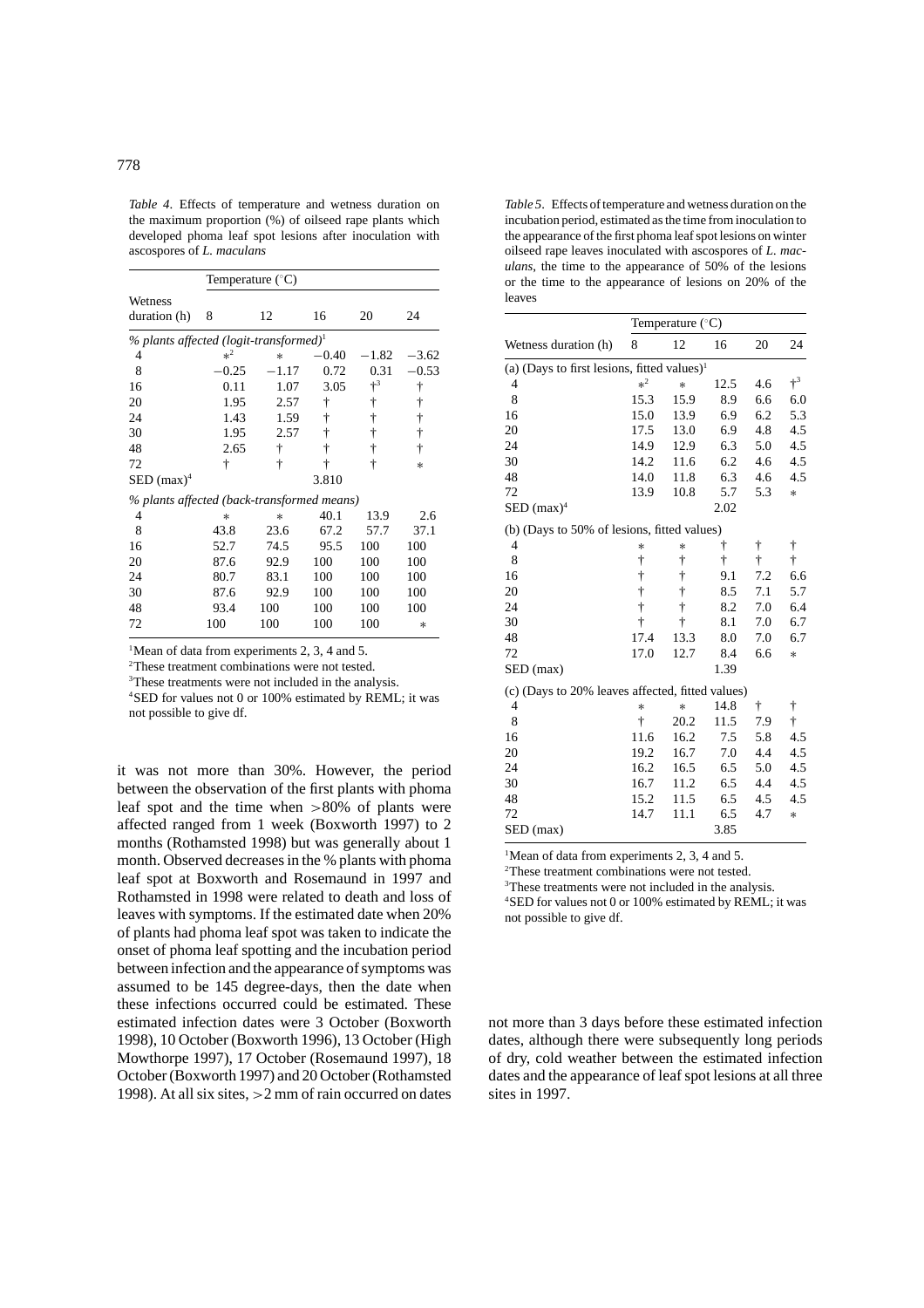

*Figure 5*. Relationship between the proportion (%) of leaves (*P*<sub>1</sub>) which developed phoma leaf spot lesions and the proportion (%) of oilseed rape plants which developed lesions  $(P_p)$ , Data for each treatment/assessment date were combined across replicates. Relationships were assessed by linear regression, when plants were inoculated with ascospores of *L. maculans* in four controlled environment experiments with different temperature and leaf wetness duration treatments (a)  $\sqrt{P_1} = 1.31 + 0.061 P_p$  ( $R^2 = 0.93$ ) and for samples of plants collected from unsprayed plots in field experiments at Rothamsted in 1995/96, 1996/97, 1997/98 and 1998/99 with cvs Envol ( $\blacksquare$ ), Bristol ( $\bullet$ ), Capitol ( $\triangle$ ) and Apex ( $\blacklozenge$ ) (b)  $P_1 = 0.81 + 0.051 P_p$  ( $R^2 = 0.90$ ).

# **Discussion**

These controlled environment experiments suggest that ascospores of *Leptosphaeria maculans* can infect oilseed rape leaves over a wide range of temperatures (from  $8^{\circ}$ C to  $24^{\circ}$ C) and wetness durations (from 8 to 72 h). Previous work (Gladders and Musa, 1980; Hammond and Lewis, 1987) had already shown that ascospores can infect oilseed rape leaves, but these experiments now provide details of the range of conditions over which infection can occur. The experiments also suggest that the optimum temperature for infection is about  $18 °C$ ; at this temperature the shortest wetness period is needed for infection to occur. These experiments also suggest that at  $18-20$  °C the efficiency of infection is greatest, with most lesions produced, when wetness duration is at least 48 h. When infection conditions were sub-optimal, with shorter wetness duration or lower or higher temperatures than the optima, then the efficiency of infection was less, as in work with *Alternaria* species (Rotem, 1994). The weather records for the field experiments reported in this paper suggest that temperatures were sub-optimal for infection by *L. maculans* ascospores during the period in October when it was estimated that infections occurred in winter oilseed rape crops. Nevertheless, there was frequent rainfall during that period and it seems likely that the leaf wetness duration was sufficiently long for infection criteria to be fulfilled on many occasions in October.

Analyses of data from these controlled environment experiments suggest that the incubation period of *L. maculans*, between infection and appearance of leaf spot lesions, expressed in degree-days, can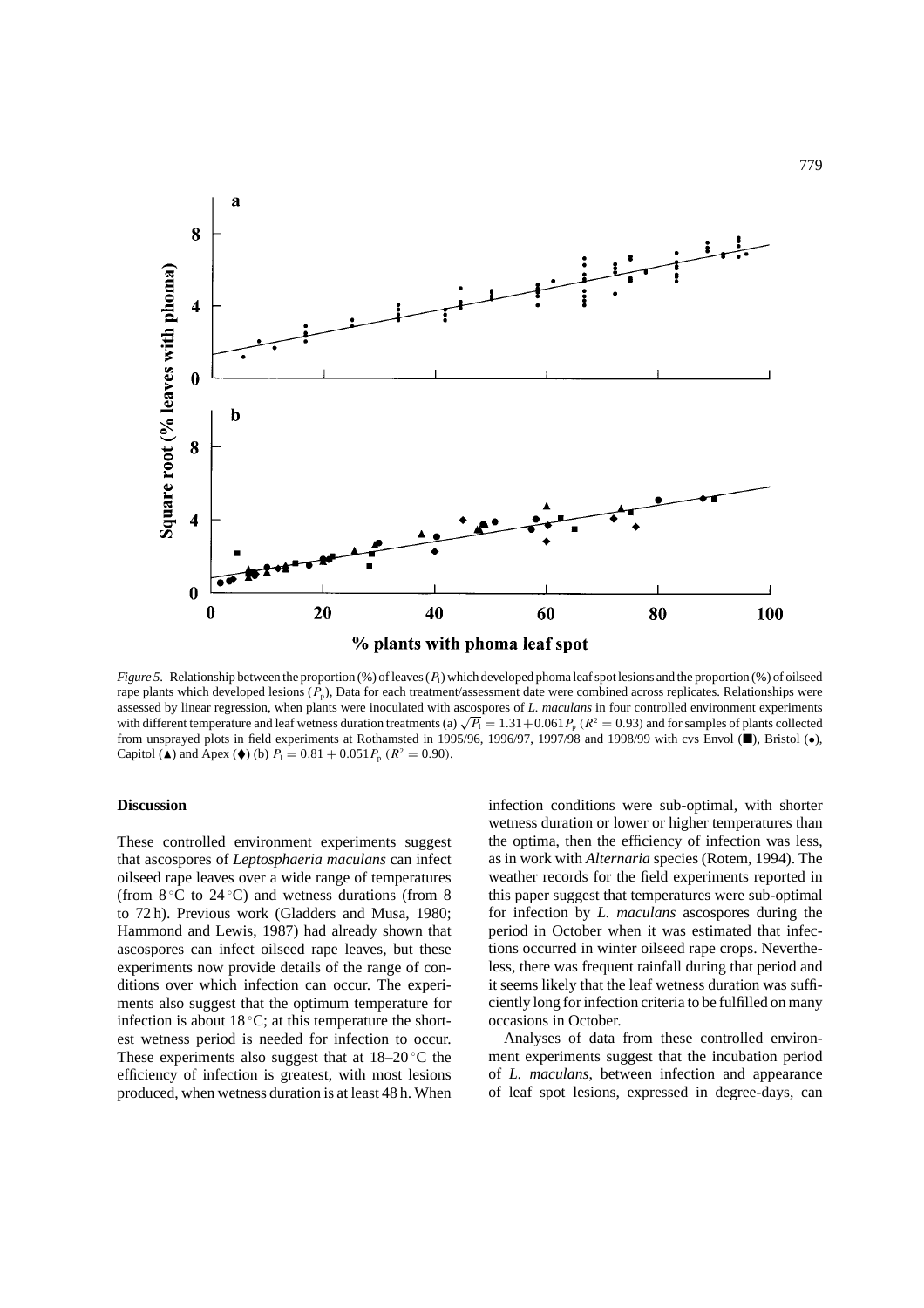780



*Figure 6*. Development of phoma leaf spot lesions (▲) in winter oilseed rape crops in relation to daily mean temperature (°C, line) and rainfall (mm, bars) for the following sites and years: (a) ADAS Boxworth 1996; (b) ADAS High Mowthorpe 1997; (c) ADAS Boxworth 1997; (d) ADAS Rosemaund 1997; (e) ADAS Boxworth 1998; (f) Rothamsted 1998.

be considered as constant over the temperature range 8–20 ◦ C, like the incubation period of *Pyrenopeziza brassicae* Sutton and Rawlinson on oilseed rape (Figueroa et al., 1995). The temperatures generally observed in October in the UK suggest that it is valid to use the degree-day approximation for estimating the length of the incubation period at that time; this would not necessarily be acceptable later in the autumn/winter (e.g. late December 1996, when the mean temperature was below  $0^{\circ}$ C). Furthermore, the results of the controlled environment experiments suggest that if infection criteria are sub-optimal, the length of the incubation period may appear to be longer because the infection efficiency of the ascospores is decreased.

The similar slopes observed for regressions of % leaves with phoma leaf spot (square-root transformed) on % plants with phoma leaf spot for data from controlled environment and field experiments with

different cultivars provide further evidence that results of the controlled environment experiments can be applied to disease development in winter oilseed rape crops. In the controlled environment cabinet experiments, it is difficult to use enough plants to accurately estimate effects of temperature and leaf wetness duration on the % plants with phoma leaf spot. However, in oilseed rape crops, it is considerably easier to assess the % of plants with phoma leaf spot than to assess the % leaves with phoma leaf spot or to count the number of lesions. Thus this relationship provides the link between the 'model system' and the winter oilseed rape crops. Nevertheless, the positions of the regression lines differed between controlled environment and field data. There were fewer leaves with phoma leaf spot on plants with lesions in the winter oilseed rape crops than in the controlled environment experiments, probably because the natural concentrations of air-borne